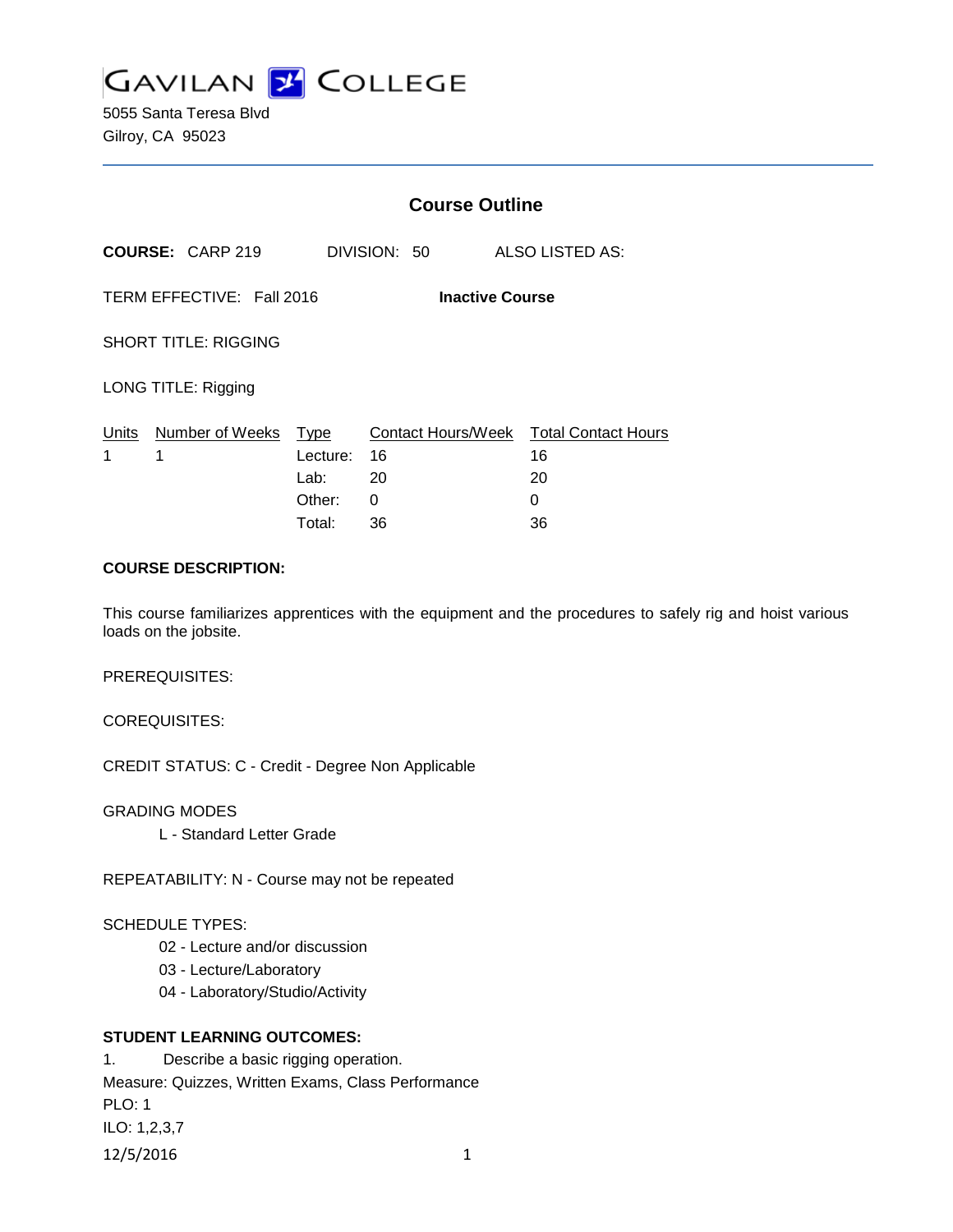GE-LO: N/A Anticipated Year of Assessment: Fall 2016 2. Correctly calculate the Working Load Limit for a specific wire rope. Measure: Quizzes, Written Exams, Class Performance PLO: 1 ILO: 1,2,3,7 GE-LO: N/A Anticipated Year of Assessment: Fall 2016 3. Demonstrate industry accepted safe working practices. Measure: Quizzes, Written Exams, Class Performance PLO: 1 ILO: 1,2,3,7 GE-LO: N/A Anticipated Year of Assessment: Fall 2016 4. Identify the inventions that are the basis for modern rigging tools. Measure: Quizzes, Written Exams, Class Performance PLO: 1 ILO: 1,2,3,7 GE-LO: N/A Anticipated Year of Assessment: Fall 2016 5. Identify the components of wire rope and the various configurations of wire rope commonly used. Inspect wire rope using industry standard criteria. Measure: Quizzes, Written Exams, Class Performance PLO: 1 ILO: 1,2,3,7 GE-LO: N/A Anticipated Year of Assessment: Fall 2016 6. Determine the center of gravity and the weight of a load. Identify the best hitch configuration for a given load. Calculate the stress loads on the slings. Identify standard types of cranes used in rigging. Measure: Quizzes, Written Exams, Class Performance PLO: 1 ILO: 1,2,3,7 GE-LO: N/A Anticipated Year of Assessment: Fall 2016 7. Identify proper chain markings and applications inspect chain using industry standard criteria. Measure: Quizzes, Written Exams, Class Performance PLO: 1 ILO: 1,2,3,7 GE-LO: N/A Anticipated Year of Assessment: Fall 2016 8. Describe the basic construction and design of slings. Select the proper type sling for a specific rigging operation. Inspect slings using industry standard criteria. Measure: Quizzes, Written Exams, Class Performance PLO: 1 ILO: 1,2,3,7 GE-LO: N/A

Anticipated Year of Assessment: Fall 2016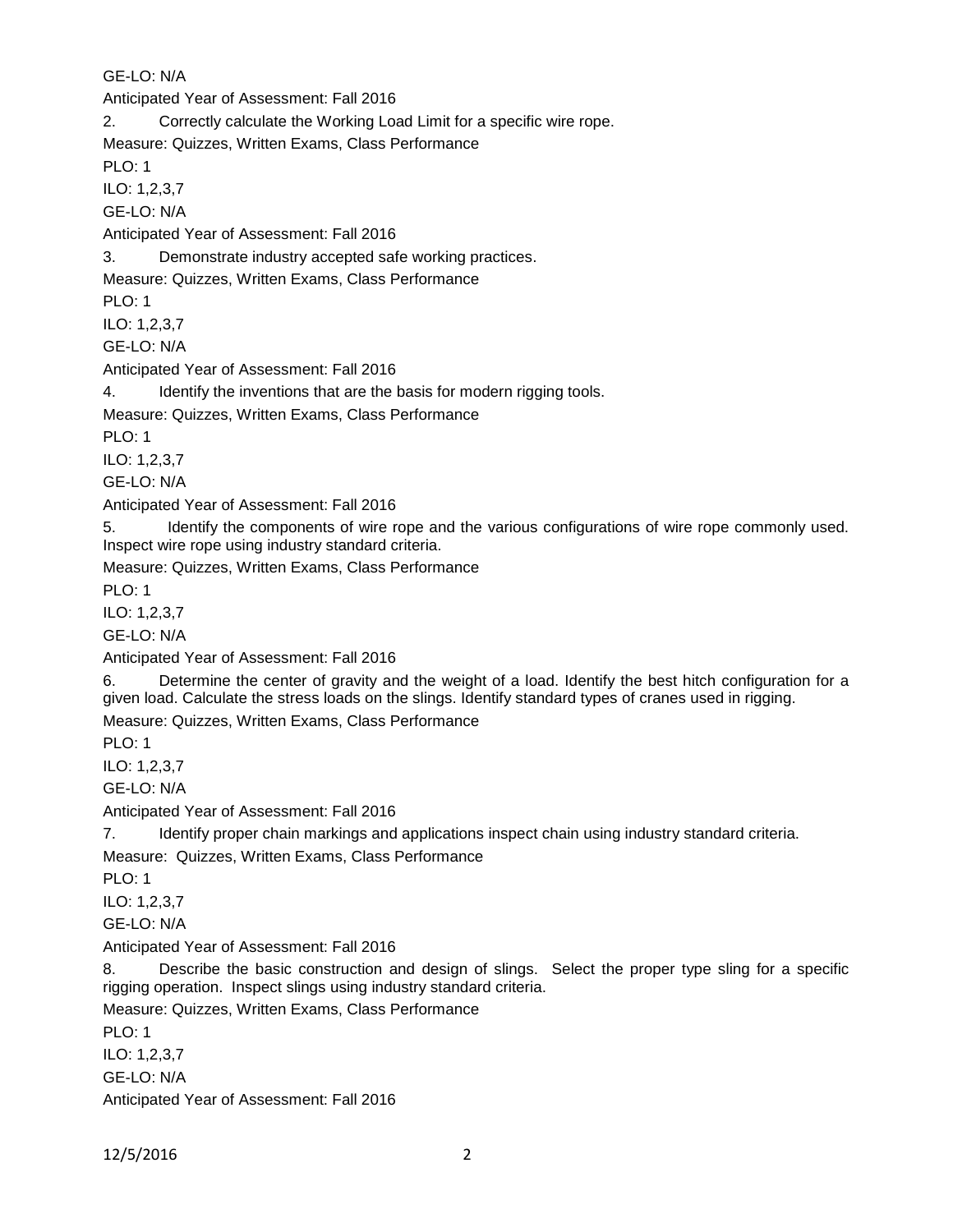9. Identify the construction and purpose of shackles, hooks, eyebolts, turnbuckles, sheaves, wedge sockets, wire rope clips, rigging beams, master links, chain falls and come-alongs.

Measure: Quizzes, Written Exams, Class Performance

PLO: 1

ILO: 1,2,3,7

GE-LO: N/A

Anticipated Year of Assessment: Fall 2016

10. Inspect each piece of hardware for defects and damage. Identify various common knots, bends, hitches and splices used in rigging. Be able to tie certain common knots and hitches.

Measure: Quizzes, Written Exams, Class Performance

PLO: 1

ILO: 1,2,3,7

GE-LO: N/A

Anticipated Year of Assessment: Fall 2016

PROGRAM LEARNING OUTCOMES:

1. Demonstrate journey level skills, including those skills necessary to build all concrete infrastructures that comprise the California transportation system.

2. Locate on the blueprints and in the specifications, the information needed to construct various types of structures and assemble its various components.

3. Perform horizontal layout and vertical layout of wood framed wall components. Install interior and exterior trims and moldings. Construct various types of roofs and stairs.

CONTENT, STUDENT PERFORMANCE OBJECTIVES, OUT-OF-CLASS ASSIGNMENTS

Inactive Course: 11/28/2016

1.5 Hours

Content:

Chapter 1-Introduction to rigging (Lecture)

Student Performance Objectives (SPO): Understanding the content of the course progression

Out-of-Class Assignments: Read chapter assignments

2 Hours

Content:

Chapter 2-Wire rope (Lecture)

Student Performance Objectives (SPO): Prepare for MLP in Lab

Out-of-Class Assignments: Read chapter assignments

2 Hours

Content:

Inspecting and measuring wire rope (Lab)

Student Performance Objectives (SPO): Demonstrate ability to perform lesson

Out-of-Class Assignments: Read chapter assignments

1 Hours

Content:

Chapter 3-Chain (Lecture)

Student Performance Objectives (SPO): Understand chapter material

Out-of-Class Assignments: Read chapter assignments

1 Hours

Content:

Inspecting and evaluating chain (Lab)

Student Performance Objectives (SPO): Demonstrate ability to perform assignment

Out-of-Class Assignments: None

12/5/2016 3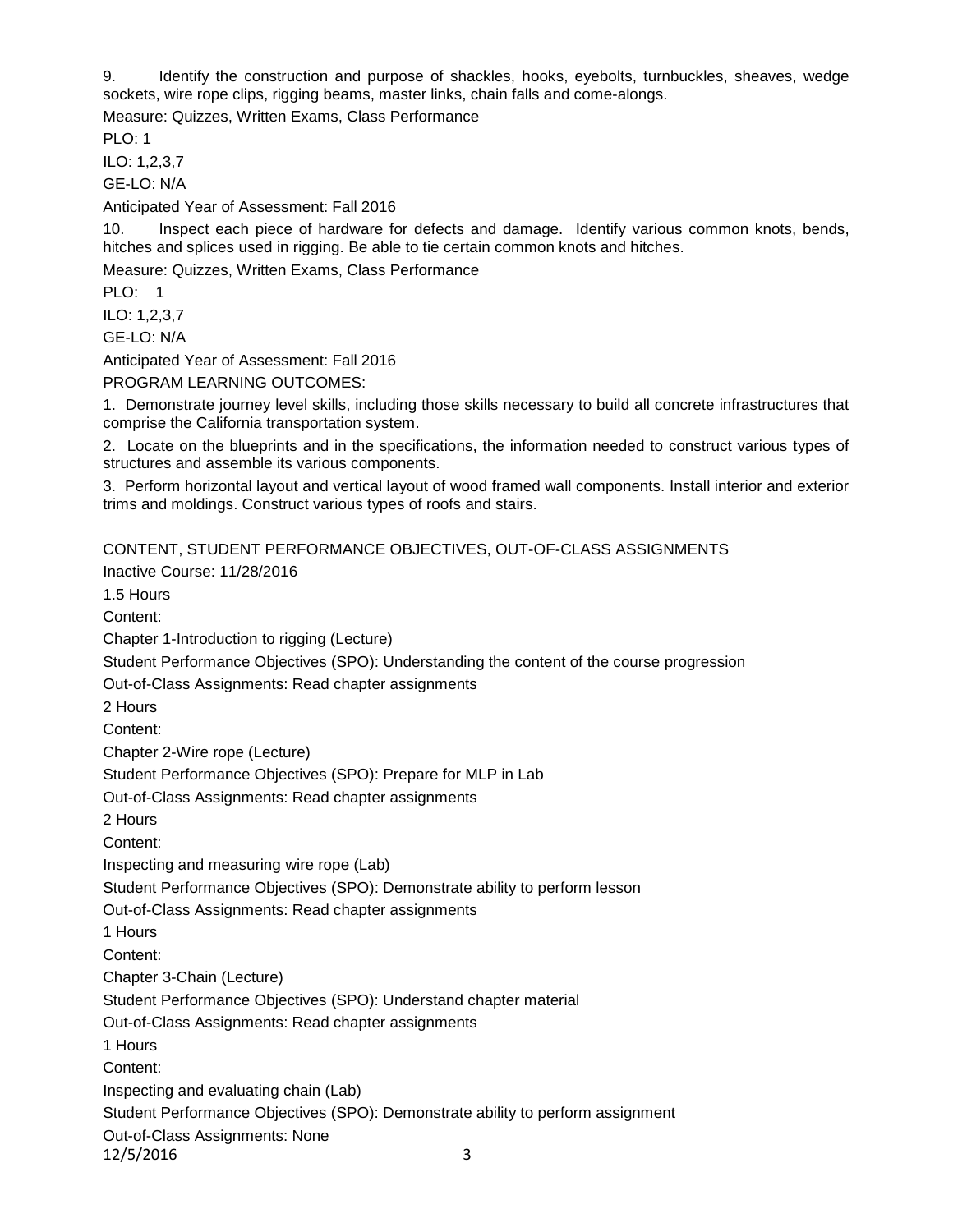2 Hours Content: Chapter 4-Slings (Lecture) Student Performance Objectives (SPO): Understand chapter material and understand lab assignment Out-of-Class Assignments: None 1.5 Hours Content: Inspecting and evaluating slings (Lab) Student Performance Objectives (SPO): Demonstrate the ability to perform the lesson with the tolerances set forth in the grading rubrics Out-of-Class Assignments: None 3 Hours Content: Chapter 5-Hardware (Lecture) Student Performance Objectives (SPO): Understand the terminology and process of the chapter and review the MLP for the project Out-of-Class Assignments: Read chapter assignments 2 Hours Content: Inspecting and evaluating various pieces of rigging hardware (Lab) Student Performance Objectives (SPO): Demonstrate the ability to perform the lesson with the tolerances set forth in the grading rubrics. Out-of-Class Assignments: None 1 Hours Content: Chapter 6-Fiber rope (Lecture) Student Performance Objectives (SPO): Understand the terminology and processes of the chapter and review the MLP for the project Out-of-Class Assignments: None 3 Hours Content: Tying knots and splicing ropes (Lab) Student Performance Objectives (SPO): Demonstrate the ability to tie and splice ropes used for rigging. Determining which knots and splices are appropriate for various rigging processes Out-of-Class Assignments: None 2 Hours Content: Chapter 7-Sling selection criteria (Lecture) Student Performance Objectives (SPO): Understand the specifications required to identify the correct slings for a variety of lifts on the construction site Out-of-Class Assignments: None 1.5 Hours Content: Figuring loads and finding the center of gravity (Lab) Student Performance Objectives (SPO): Demonstrate the ability to apply the math formulas necessary to calculate loads and center of gravity of loads Out-of-Class Assignments: None 1.5 Hours Content:

12/5/2016 4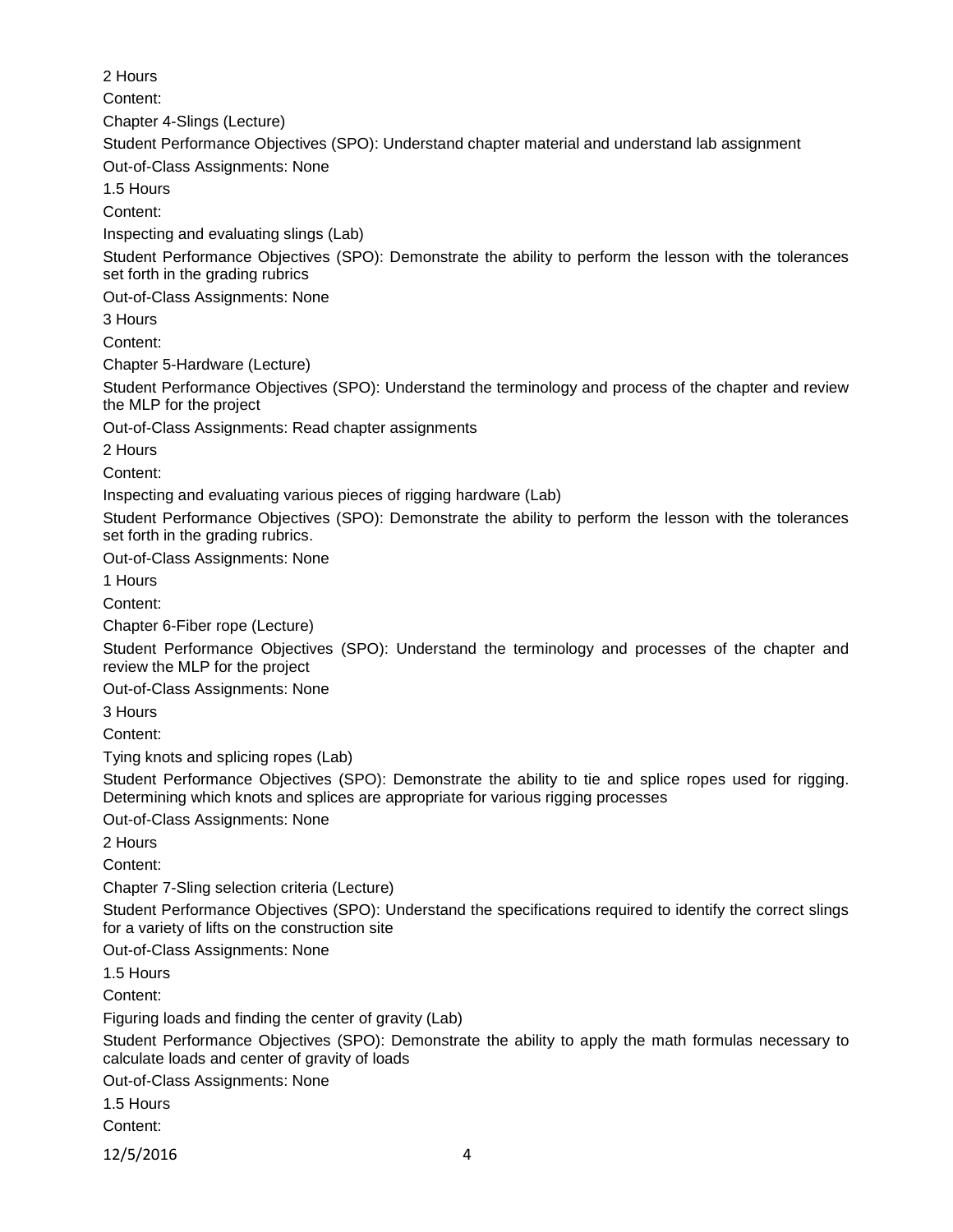Chapter 8-Cranes

Student Performance Objectives (SPO): (Lecture) Review the types of cranes used for the construction industry

Out-of-Class Assignments: None

2 Hours

Content:

Chapter 9-Voice and hand signals (Lecture)

Student Performance Objectives (SPO): Understand the correct hand and voice signals used when transferring loads on site

Out-of-Class Assignments: None

4 Hours

Content:

Making a 3 point hoist and 4 point hoist of the rigging prop, using hand signals (Lab)

Student Performance Objectives (SPO): Demonstrate the ability to perform the lesson with the tolerances set forth in the grading rubrics.

Out-of-Class Assignments: None

3 Hours

Content:

Making a 1 point rollover hoist of the rigging prop (Lab)

Student Performance Objectives (SPO): Demonstrate the ability to perform the lesson with the tolerances set forth in the grading rubrics.

Out-of-class-assignments: None

2 HoursFinal

# **METHODS OF INSTRUCTION:**

Lectures, demonstrations, multimedia presentations, discussions, and hands-on lab activities.

# **METHODS OF EVALUATION:**

Category 1 - The types of writing assignments required: Percent range of total grade: 20 % to 30 % Written Homework Reading Reports Other: MLP shop based curriculum performance based

Course is primarily computational Course primarily involves skill demonstration or problem solving

Category 2 - The problem-solving assignments required: Percent range of total grade: 30 % to 40 % Homework Problems Quizzes Exams

Category 3 - The types of skill demonstrations required: Percent range of total grade: 40 % to 50 % Class Performance/s Field Work

12/5/2016 5